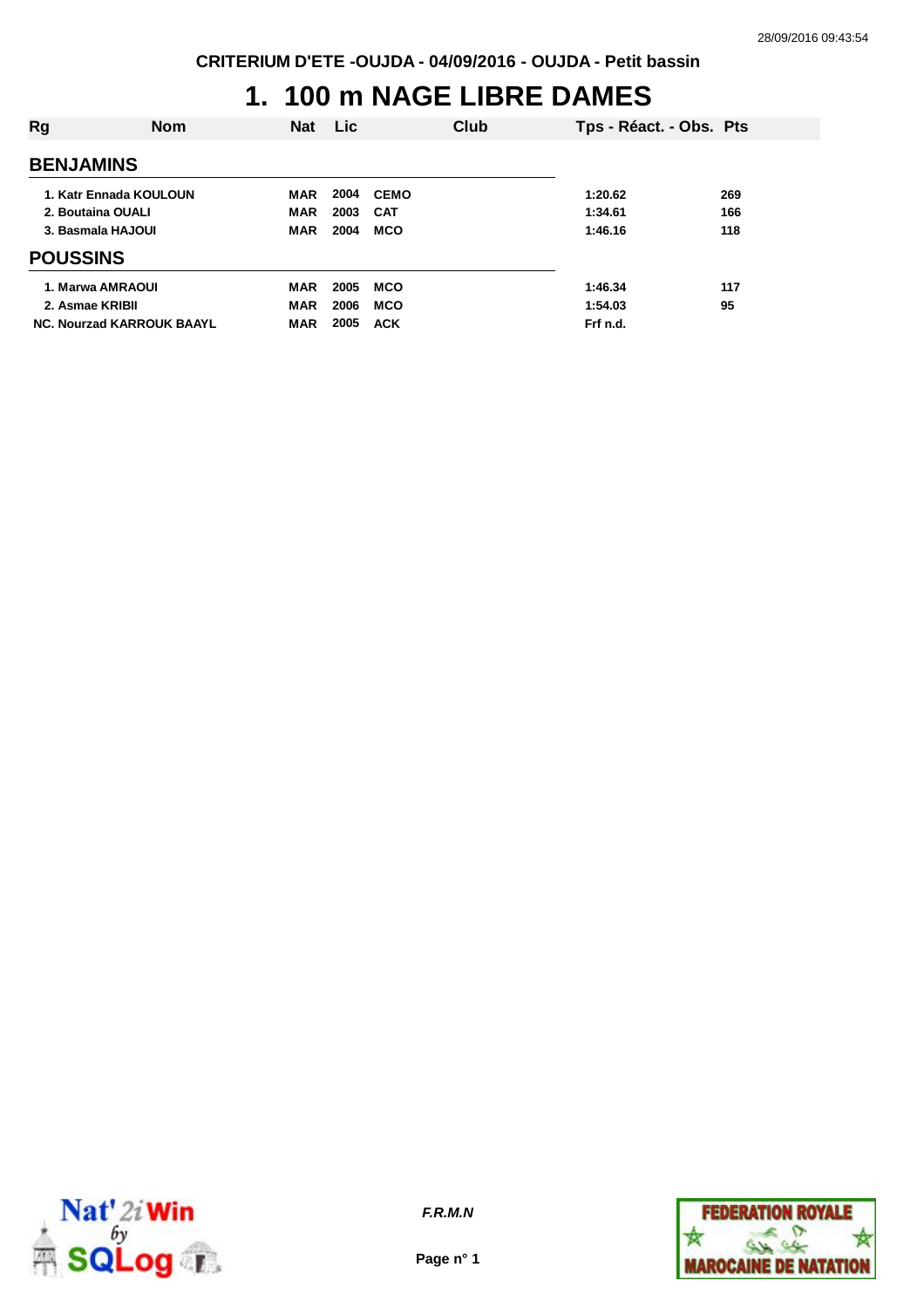## **2. 100 m NAGE LIBRE MESSIEURS**

| Rg               | <b>Nom</b>                     | <b>Nat</b> | <b>Lic</b> | Club        | Tps - Réact. - Obs. Pts |     |
|------------------|--------------------------------|------------|------------|-------------|-------------------------|-----|
| <b>BENJAMINS</b> |                                |            |            |             |                         |     |
|                  | 1. Ilyass REMMANE              | MAR        | 2003       | <b>UNO</b>  | 1:16.98                 | 226 |
|                  | 2. Mohammed Amine CHETOUANE    | MAR        | 2003       | <b>CEMO</b> | 1:18.45                 | 213 |
|                  | 3. Ahmed Yassine SAIDI         | <b>MAR</b> | 2004       | <b>UNO</b>  | 1:25.97                 | 162 |
|                  | 4. Abderrahmane AMMARA         | MAR        | 2003       | <b>CAT</b>  | 1:33.74                 | 125 |
|                  | <b>NC. Omar OUMOKHTAR</b>      | MAR        | 2003       | <b>UNO</b>  | Frf n.d.                |     |
| <b>POUSSINS</b>  |                                |            |            |             |                         |     |
|                  | 1. Mohamed Salah Eddine RAHHOU | <b>MAR</b> | 2005       | <b>UNO</b>  | 1:28.25                 | 150 |
|                  | 2. Adam Othmane HAMDAOUI       | MAR        | 2006       | <b>MCO</b>  | 1:37.28                 | 112 |
|                  | 3. Mehdi AMHARREF              | <b>MAR</b> | 2006       | <b>CAT</b>  | 1:56.59                 | 65  |
|                  | 4. Anass BOURHRARA             | <b>MAR</b> | 2006       | <b>UNO</b>  | 2:04.07                 | 54  |
|                  | NC. Mohamed Hamza LAYACHI      | MAR        | 2005       | <b>CAT</b>  | Frf n.d.                |     |



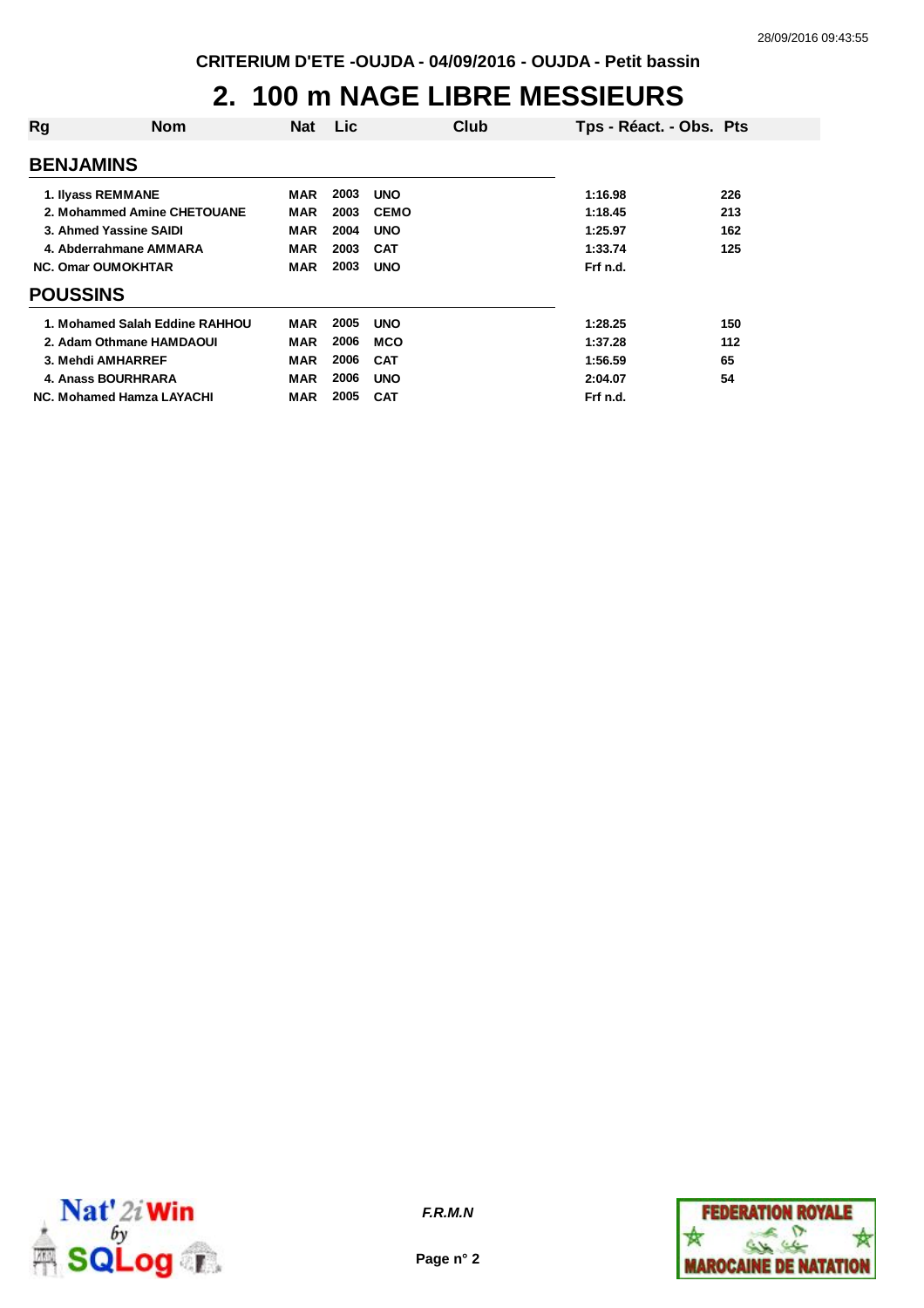# **3. 50 m PAPILLON DAMES**

| Rg                  | <b>Nom</b> | <b>Nat</b> | Lic  |      | Club | Tps - Réact. - Obs. Pts |     |
|---------------------|------------|------------|------|------|------|-------------------------|-----|
| <b>BENJAMINS</b>    |            |            |      |      |      |                         |     |
| 1. Chaymae MAHDAOUI |            | <b>MAR</b> | 2004 | CEMO |      | 41.00                   | 211 |



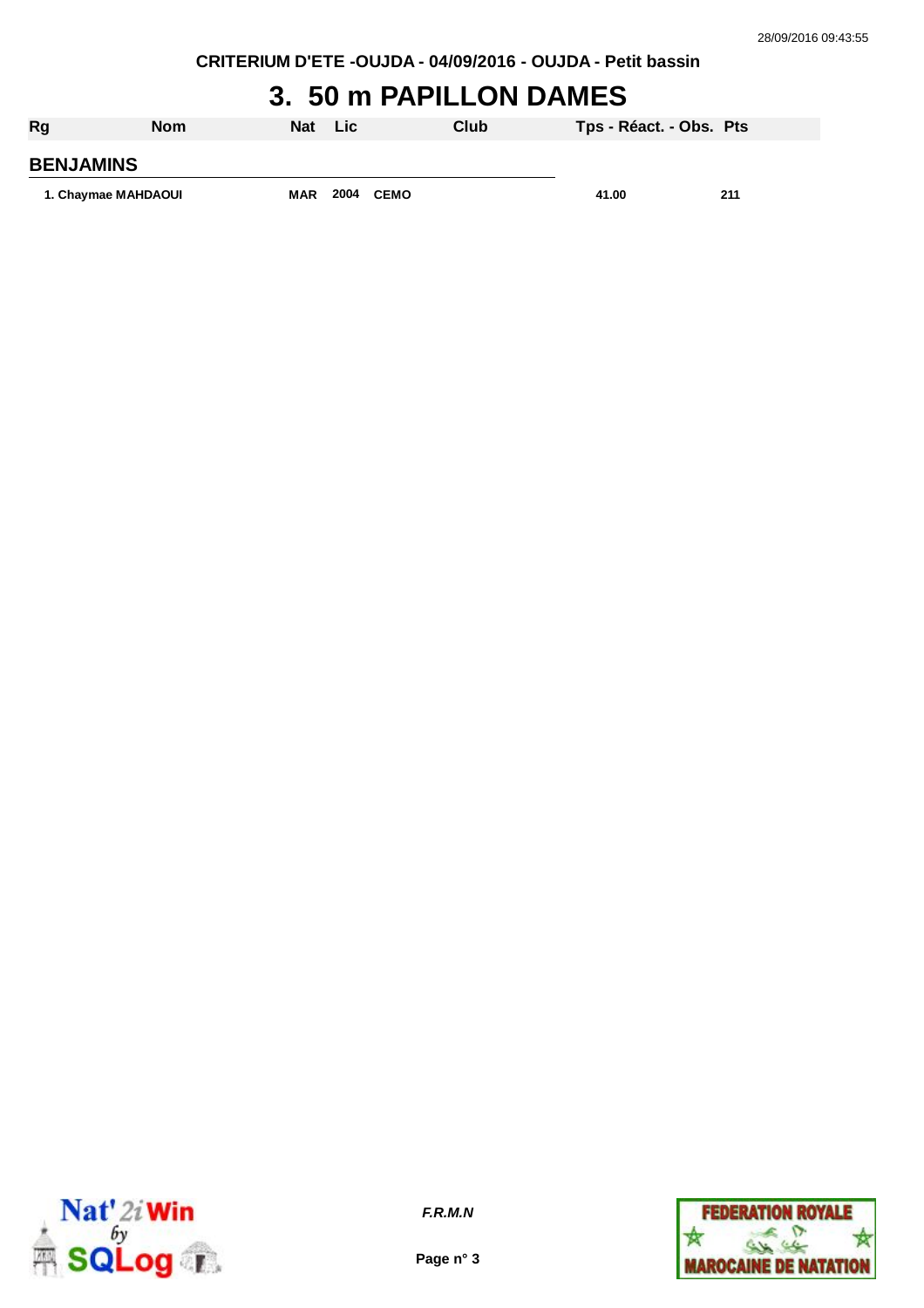## **4. 50 m PAPILLON MESSIEURS**

| Rg                        | <b>Nom</b> | <b>Nat</b> | Lic. |             | Club | Tps - Réact. - Obs. Pts |     |
|---------------------------|------------|------------|------|-------------|------|-------------------------|-----|
| <b>BENJAMINS</b>          |            |            |      |             |      |                         |     |
| 1. Omar KHERCHOUCH        |            | <b>MAR</b> | 2003 | <b>CEMO</b> |      | 41.20                   | 161 |
| 2. Aymane NASSIRI         |            | <b>MAR</b> | 2004 | <b>UNO</b>  |      | 52.26                   | 79  |
| <b>POUSSINS</b>           |            |            |      |             |      |                         |     |
| 1. Nouh ZAROUKI           |            | <b>MAR</b> | 2005 | <b>UNO</b>  |      | 45.34                   | 121 |
| NC. Mohamed Hamza LAYACHI |            | <b>MAR</b> | 2005 | <b>CAT</b>  |      | Frf n.d.                |     |



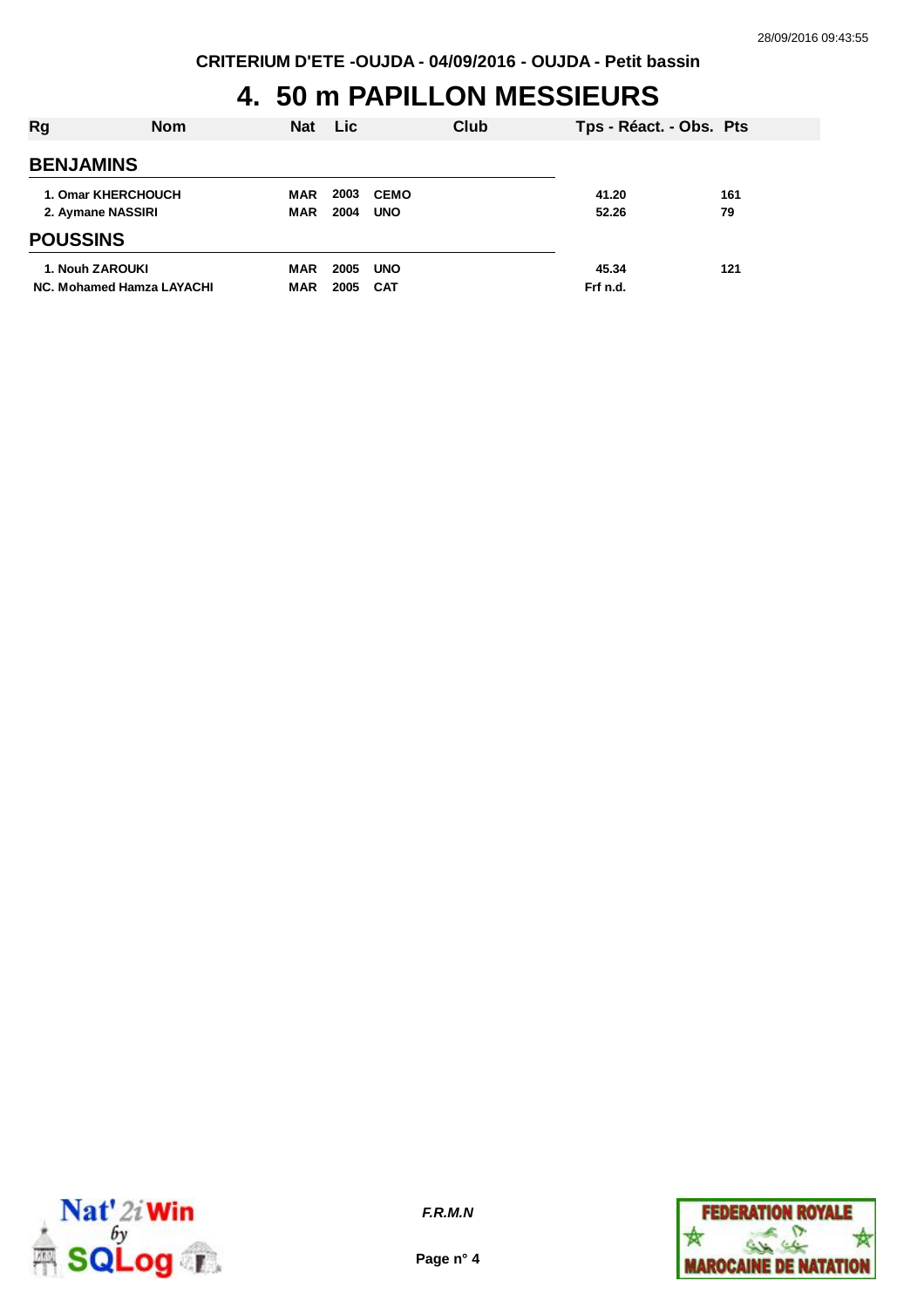# **5. 50 m DOS DAMES**

| Rg                        | Nom                              | <b>Nat</b> | Lic  |            | Club | Tps - Réact. - Obs. Pts |     |
|---------------------------|----------------------------------|------------|------|------------|------|-------------------------|-----|
| <b>BENJAMINS</b>          |                                  |            |      |            |      |                         |     |
| 1. Zineb MIMOUNI          |                                  | <b>MAR</b> | 2004 | <b>UNO</b> |      | 42.05                   | 266 |
| 2. Aya BERRISSOUL         |                                  | <b>MAR</b> | 2004 | <b>UNO</b> |      | 52.54                   | 136 |
| 3. Ghada BENTALEB         |                                  | <b>MAR</b> | 2004 | <b>UNO</b> |      | 58.88                   | 97  |
| <b>NC. Nada MESKINI</b>   |                                  | <b>MAR</b> | 2004 | <b>UNO</b> |      | Frf n.d.                |     |
| <b>NC. Boutaina OUALI</b> |                                  | <b>MAR</b> | 2003 | <b>CAT</b> |      | Disqual.                | 0   |
| <b>POUSSINS</b>           |                                  |            |      |            |      |                         |     |
| 1. Asmae KRIBII           |                                  | <b>MAR</b> | 2006 | <b>MCO</b> |      | 54.04                   | 125 |
| 2. Kaouthar RAHHOU        |                                  | <b>MAR</b> | 2006 | <b>UNO</b> |      | 58.31                   | 99  |
| 3. Rim MESKINI            |                                  | <b>MAR</b> | 2006 | <b>UNO</b> |      | 1:09.23                 | 59  |
| 4. Ikram BENAZZI          |                                  | <b>MAR</b> | 2006 | <b>UNO</b> |      | 1:16.78                 | 43  |
| <b>5. Dalal MOUHSINE</b>  |                                  | <b>MAR</b> | 2005 | <b>UNO</b> |      | 1:32.93                 | 24  |
|                           | <b>NC. Nourzad KARROUK BAAYL</b> | <b>MAR</b> | 2005 | <b>ACK</b> |      | Frf n.d.                |     |
| <b>NC. Zainab OUALI</b>   |                                  | MAR        | 2006 | <b>CAT</b> |      | Dsq NI                  | 0   |



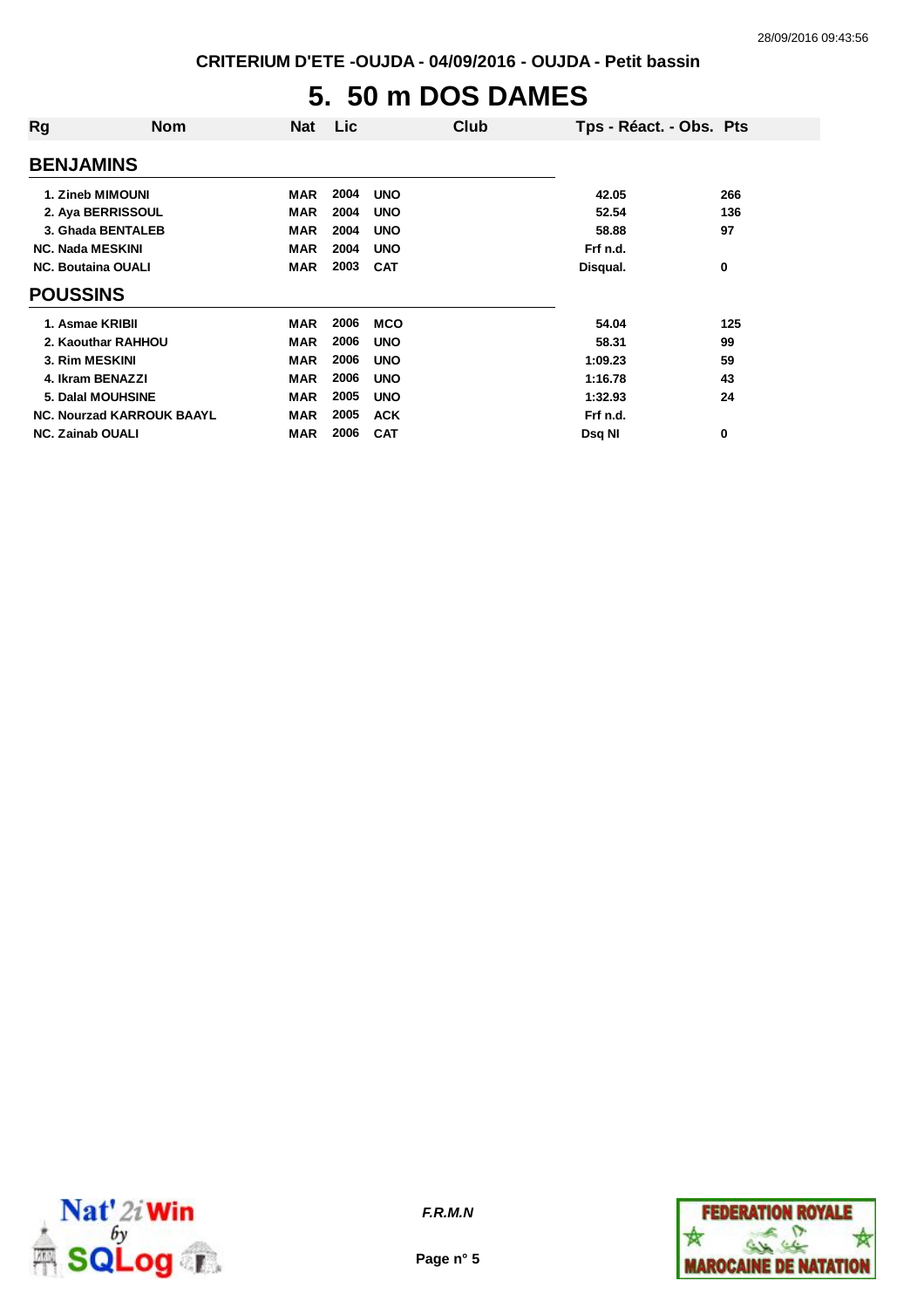## **6. 50 m DOS MESSIEURS**

| Rg                        | <b>Nom</b>             | <b>Nat</b> | Lic  | Club        | Tps - Réact. - Obs. Pts |     |
|---------------------------|------------------------|------------|------|-------------|-------------------------|-----|
| <b>BENJAMINS</b>          |                        |            |      |             |                         |     |
| 1. Walid RHZAL            |                        | <b>MAR</b> | 2003 | <b>UNO</b>  | 38.39                   | 245 |
| 2. Zakaria NAJAH          |                        | <b>MAR</b> | 2003 | <b>CEMO</b> | 40.95                   | 202 |
| 3. Ilyass REMMANE         |                        | <b>MAR</b> | 2003 | <b>UNO</b>  | 43.88                   | 164 |
| 4. Houssam IGHOUD         |                        | <b>MAR</b> | 2003 | <b>UNO</b>  | 49.81                   | 112 |
|                           | 5. Abderrahmane AMMARA | <b>MAR</b> | 2003 | <b>CAT</b>  | 51.16                   | 103 |
| <b>NC. Omar OUMOKHTAR</b> |                        | <b>MAR</b> | 2003 | <b>UNO</b>  | Frf n.d.                |     |
| <b>NC. Nizar AMRI</b>     |                        | <b>MAR</b> | 2004 | <b>UNO</b>  | Dsq VI                  | 0   |
| <b>NC. Mouad MOUHSINE</b> |                        | <b>MAR</b> | 2004 | <b>UNO</b>  | Dsq VI                  | 0   |
| <b>NC. Saad NAITIDIR</b>  |                        | <b>MAR</b> | 2003 | <b>UNO</b>  | Disqual.                | 0   |
| <b>POUSSINS</b>           |                        |            |      |             |                         |     |
| 1. Yassine RAMDANI        |                        | <b>MAR</b> | 2005 | <b>CEMO</b> | 45.72                   | 145 |
|                           | 2. Houssam BOUBEKRI    | <b>MAR</b> | 2005 | <b>CEMO</b> | 49.66                   | 113 |
| 3. Islam BENHAR           |                        | <b>MAR</b> | 2005 | <b>CEMO</b> | 53.42                   | 91  |
|                           | 4. Anass BOURHRARA     | <b>MAR</b> | 2006 | <b>UNO</b>  | 59.40                   | 66  |
|                           | 5. Ismail BERRISSOUL   | <b>MAR</b> | 2006 | <b>UNO</b>  | 1:08.32                 | 43  |
|                           | 6. Mehdi AMHARREF      | <b>MAR</b> | 2006 | <b>CAT</b>  | 1:13.52                 | 34  |
| NC. Abdelali RAMDANI      |                        | <b>MAR</b> | 2006 | <b>CEMO</b> | Dsq VI                  | 0   |
| <b>NC. Anis HALHEIT</b>   |                        | <b>MAR</b> | 2005 | <b>MCO</b>  | Dsq VI                  | 0   |



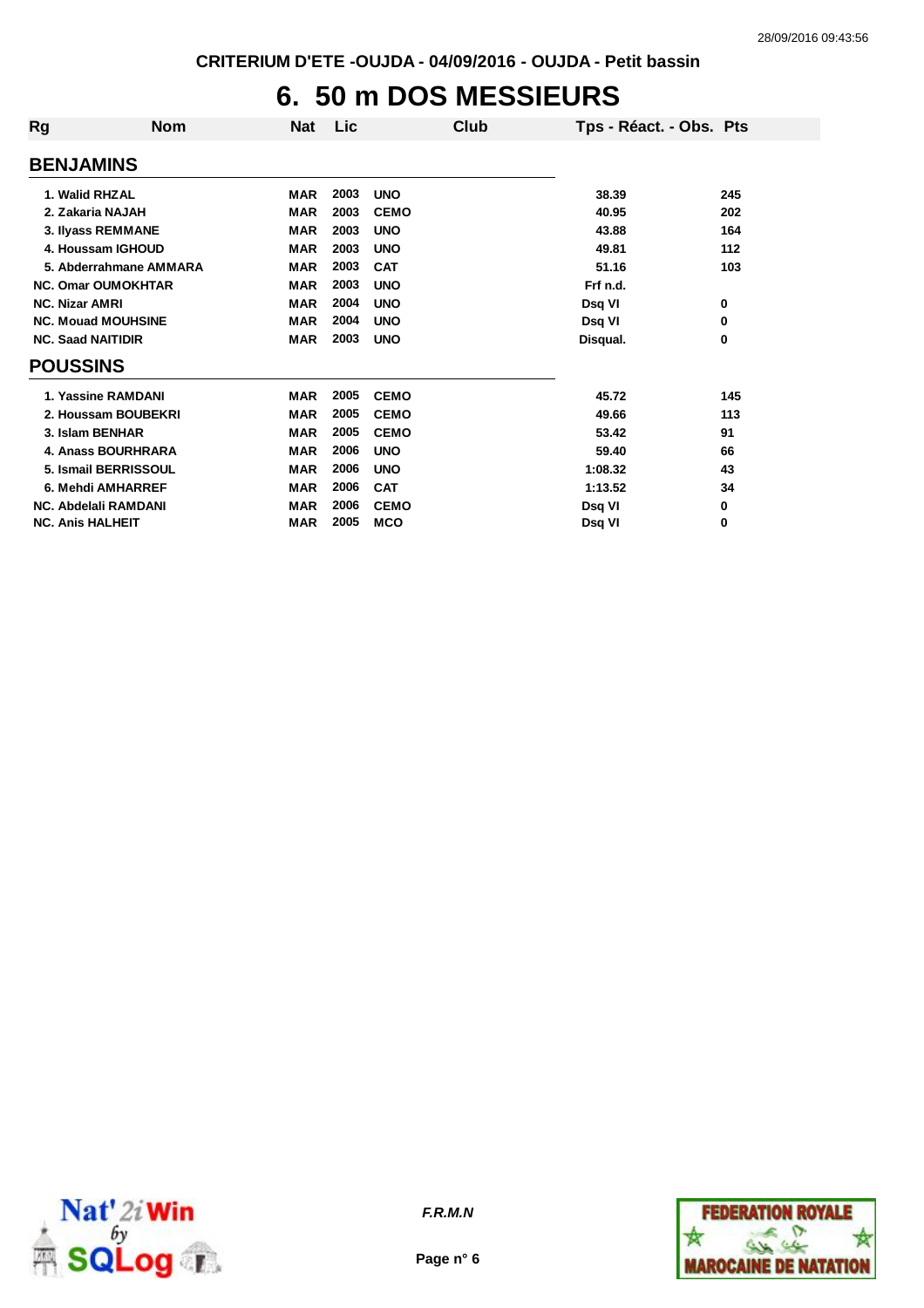#### **7. 4 x 50 m 4 NAGES MIXTE**

| Rg                                                                                       | <b>Nom</b>                     | <b>Nat</b>                                           | Lic                          |                                                      | Club | Tps - Réact. - Obs. Pts |                  |
|------------------------------------------------------------------------------------------|--------------------------------|------------------------------------------------------|------------------------------|------------------------------------------------------|------|-------------------------|------------------|
| <b>BENJAMINS</b>                                                                         |                                |                                                      |                              |                                                      |      |                         |                  |
| 1. Walid RHZAL<br><b>Zineb MIMOUNI</b><br><b>Ilyass REMMANE</b><br><b>Aya BERRISSOUL</b> |                                | <b>MAR</b><br><b>MAR</b><br><b>MAR</b><br><b>MAR</b> | 2003<br>2004<br>2003<br>2004 | <b>UNO</b><br><b>UNO</b><br><b>UNO</b><br><b>UNO</b> |      | 2:54.59                 | 0<br>0<br>0<br>0 |
| <b>POUSSINS</b>                                                                          |                                |                                                      |                              |                                                      |      |                         |                  |
| <b>Nouh ZAROUKI</b><br><b>Kaouthar RAHHOU</b><br><b>Rim MESKINI</b>                      | 1. Mohamed Salah Eddine RAHHOU | <b>MAR</b><br><b>MAR</b><br><b>MAR</b><br><b>MAR</b> | 2005<br>2005<br>2006<br>2006 | <b>UNO</b><br><b>UNO</b><br><b>UNO</b><br><b>UNO</b> |      | 3:36.11                 | 0<br>0<br>0<br>0 |



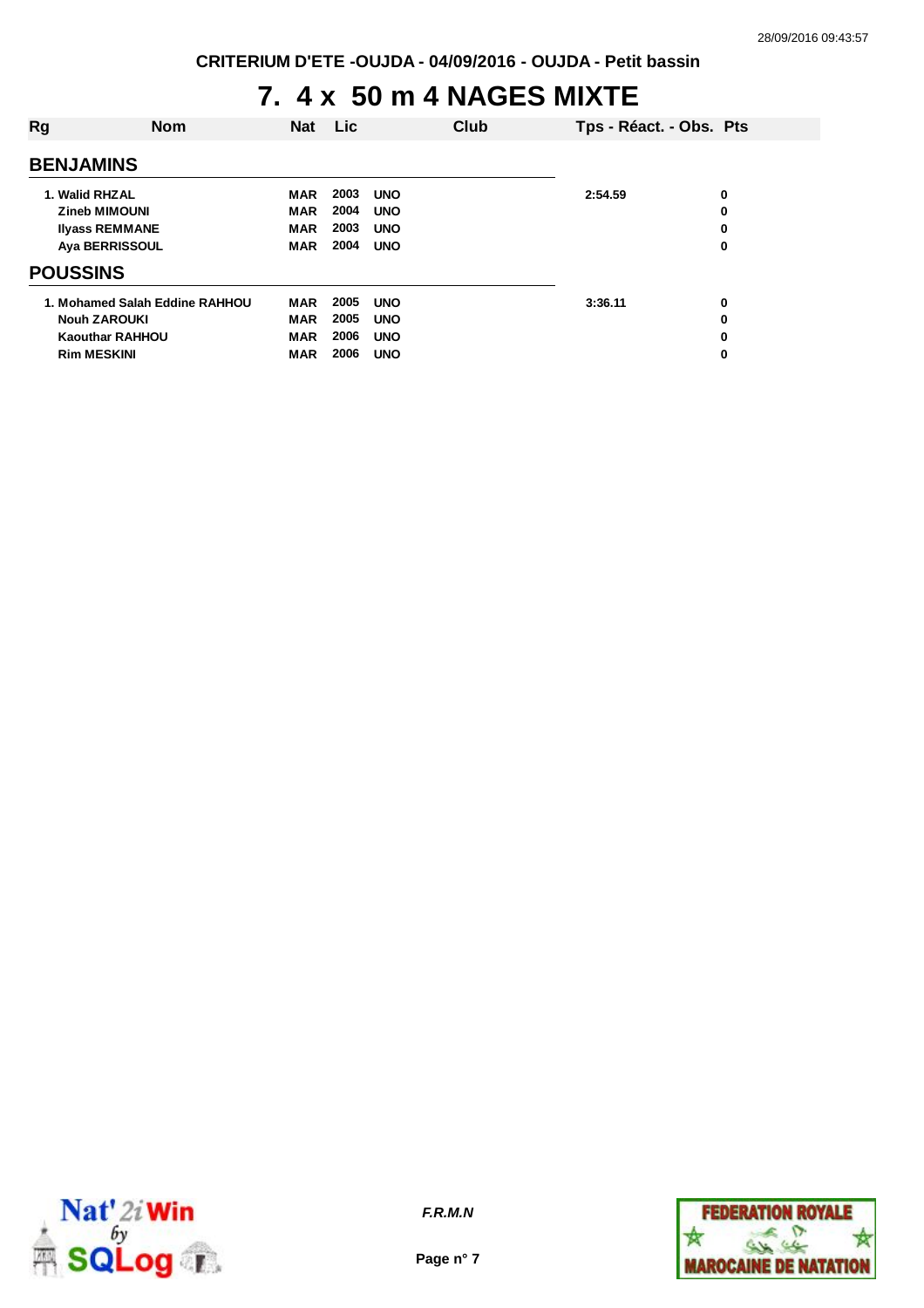## **8. 200 m 4 NAGES MESSIEURS**

| Rg                                          | <b>Nom</b>                     | <b>Nat</b>        | <b>Lic</b>   |                           | Club | Tps - Réact. - Obs. Pts |            |
|---------------------------------------------|--------------------------------|-------------------|--------------|---------------------------|------|-------------------------|------------|
| <b>BENJAMINS</b>                            |                                |                   |              |                           |      |                         |            |
| <b>1. Omar KHERCHOUCH</b><br>2. Walid RHZAL |                                | MAR<br>MAR        | 2003<br>2003 | <b>CEMO</b><br><b>UNO</b> |      | 3:11.29<br>3:16.58      | 213<br>196 |
| <b>POUSSINS</b>                             |                                |                   |              |                           |      |                         |            |
| 1. Nouh ZAROUKI                             | 2. Mohamed Salah Eddine RAHHOU | MAR<br><b>MAR</b> | 2005<br>2005 | <b>UNO</b><br><b>UNO</b>  |      | 3:28.56<br>3:52.35      | 164<br>119 |



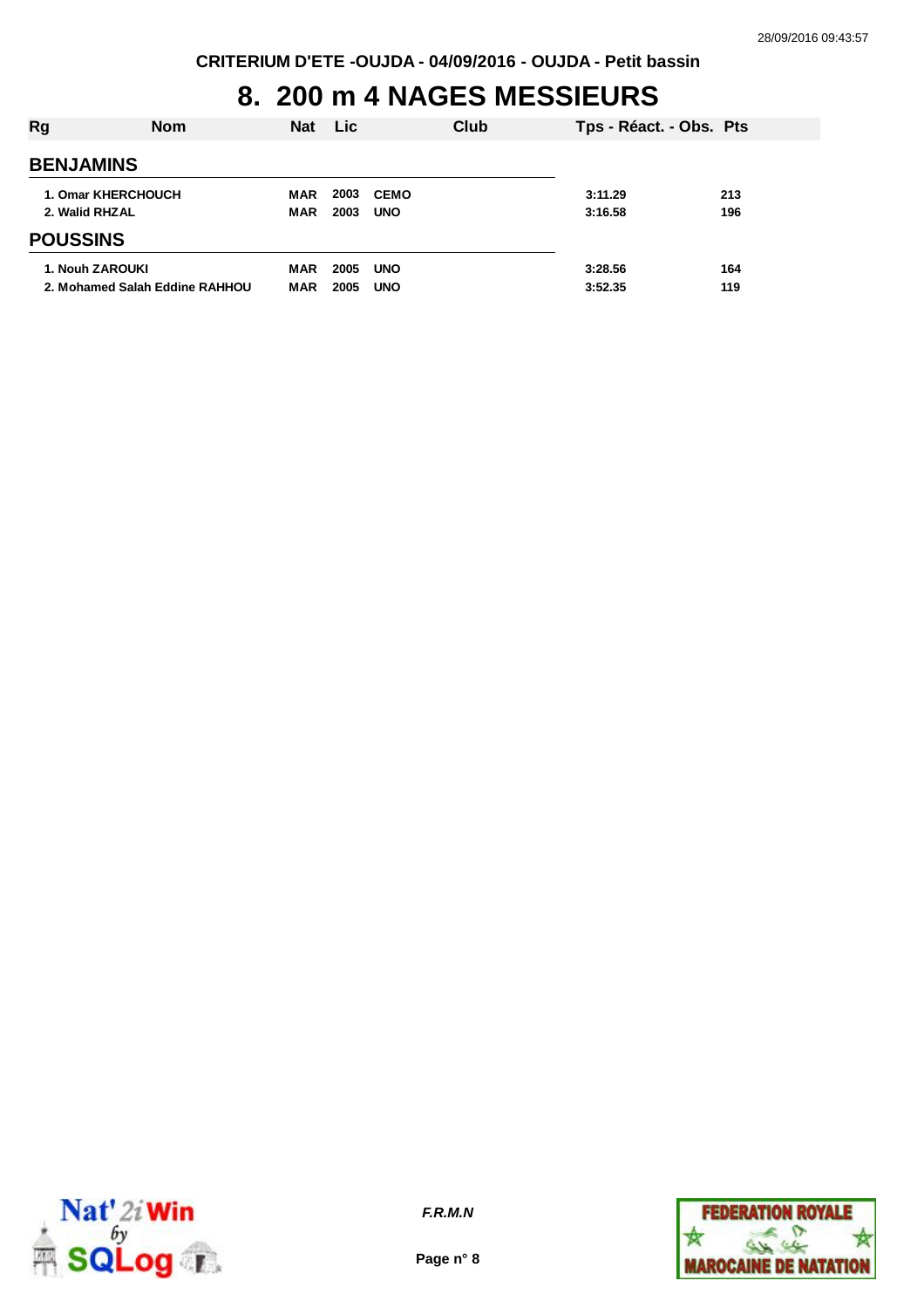## **9. 200 m 4 NAGES DAMES**

| <b>Rg</b>                        | <b>Nom</b> | Nat        | <b>Lic</b> |      | Club | Tps - Réact. - Obs. Pts |     |
|----------------------------------|------------|------------|------------|------|------|-------------------------|-----|
| <b>BENJAMINS</b>                 |            |            |            |      |      |                         |     |
| 1. Chaymae MAHDAOUI              |            | MAR        | 2004       | CEMO |      | 3:33.84                 | 205 |
| <b>POUSSINS</b>                  |            |            |            |      |      |                         |     |
| <b>NC. Nourzad KARROUK BAAYL</b> |            | <b>MAR</b> | 2005 ACK   |      |      | Frf n.d.                |     |



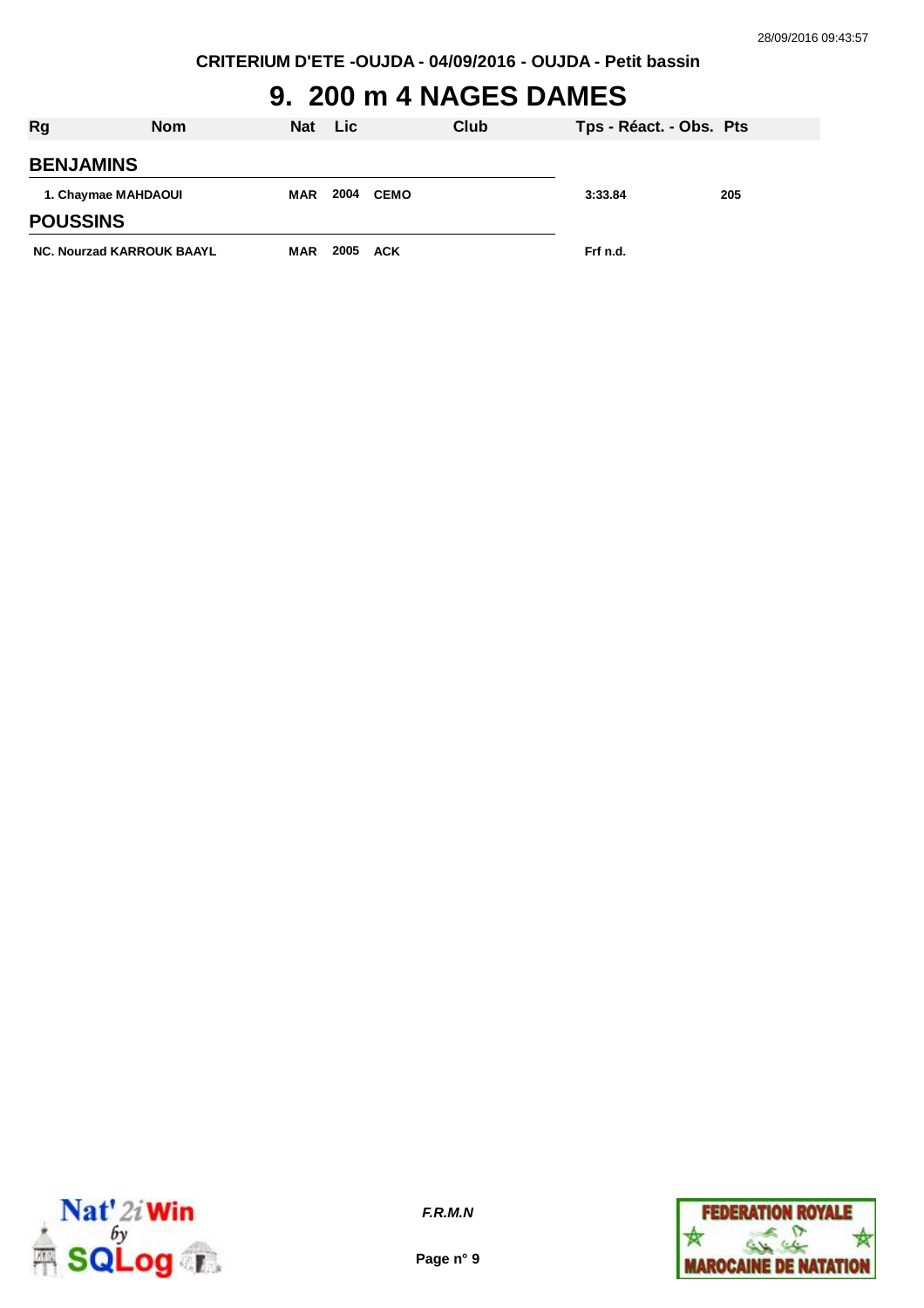### **10. 50 m BRASSE MESSIEURS**

| Rg                         | <b>Nom</b>                          | <b>Nat</b> | Lic  | Club        | Tps - Réact. - Obs. Pts |     |
|----------------------------|-------------------------------------|------------|------|-------------|-------------------------|-----|
| <b>BENJAMINS</b>           |                                     |            |      |             |                         |     |
| 1. Yassine NAIMI           |                                     | <b>MAR</b> | 2004 | <b>CEMO</b> | 43.97                   | 223 |
|                            | 2. Ahmed Yassine SAIDI              | <b>MAR</b> | 2004 | <b>UNO</b>  | 46.34                   | 190 |
| 3. Zakaria NAJAH           |                                     | <b>MAR</b> | 2003 | <b>CEMO</b> | 46.61                   | 187 |
| <b>4. Saad NAITIDIR</b>    |                                     | <b>MAR</b> | 2003 | <b>UNO</b>  | 51.09                   | 142 |
| 5. Nizar AMRI              |                                     | <b>MAR</b> | 2004 | <b>UNO</b>  | 51.55                   | 138 |
| 6. Aymane NASSIRI          |                                     | <b>MAR</b> | 2004 | <b>UNO</b>  | 51.98                   | 135 |
|                            | 7. Abderrahmane AMMARA              | <b>MAR</b> | 2003 | <b>CAT</b>  | 53.97                   | 120 |
|                            | 8. Mouad MOUHSINE                   | <b>MAR</b> | 2004 | <b>UNO</b>  | 58.79                   | 93  |
| <b>NC. Houssam IGHOUD</b>  |                                     | <b>MAR</b> | 2003 | <b>UNO</b>  | Frf n.d.                |     |
|                            | <b>NC. Mohammed Amine CHETOUANE</b> | <b>MAR</b> | 2003 | <b>CEMO</b> | Dsq VI                  | 0   |
| <b>POUSSINS</b>            |                                     |            |      |             |                         |     |
|                            | 1. Houssam BOUBEKRI                 | <b>MAR</b> | 2005 | <b>CEMO</b> | 48.05                   | 171 |
|                            | 2. Adam Othmane HAMDAOUI            | MAR        | 2006 | <b>MCO</b>  | 54.16                   | 119 |
| 3. Islam BENHAR            |                                     | <b>MAR</b> | 2005 | <b>CEMO</b> | 56.54                   | 104 |
|                            | 4. Ismail BERRISSOUL                | <b>MAR</b> | 2006 | <b>UNO</b>  | 58.61                   | 94  |
|                            | 5. Mehdi AMHARREF                   | <b>MAR</b> | 2006 | <b>CAT</b>  | 1:15.04                 | 44  |
|                            | NC. Mohamed Hamza LAYACHI           | <b>MAR</b> | 2005 | <b>CAT</b>  | Frf n.d.                |     |
| <b>NC. Yassine RAMDANI</b> |                                     | <b>MAR</b> | 2005 | <b>CEMO</b> | Frf n.d.                |     |
| NC. Abdelali RAMDANI       |                                     | <b>MAR</b> | 2006 | <b>CEMO</b> | Frf n.d.                |     |



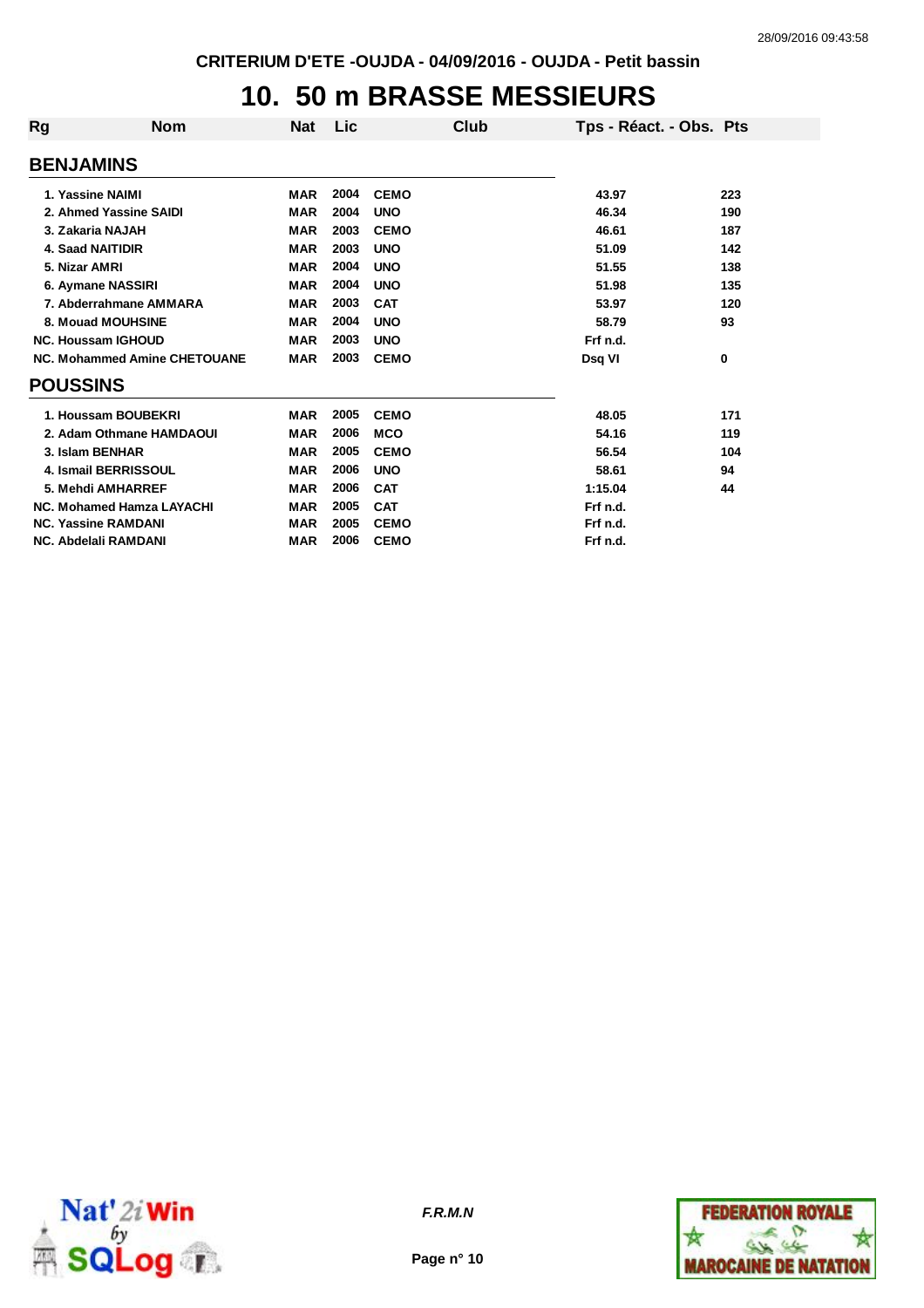## **11. 50 m BRASSE DAMES**

| Rg                        | Nom                              | Nat        | Lic. |             | Club | Tps - Réact. - Obs. Pts |     |
|---------------------------|----------------------------------|------------|------|-------------|------|-------------------------|-----|
| <b>BENJAMINS</b>          |                                  |            |      |             |      |                         |     |
| 1. Zineb MIMOUNI          |                                  | <b>MAR</b> | 2004 | <b>UNO</b>  |      | 43.56                   | 321 |
|                           | 2. Katr Ennada KOULOUN           | <b>MAR</b> | 2004 | <b>CEMO</b> |      | 43.81                   | 316 |
| 3. Aya BERRISSOUL         |                                  | <b>MAR</b> | 2004 | <b>UNO</b>  |      | 52.20                   | 186 |
| 4. Boutaina OUALI         |                                  | <b>MAR</b> | 2003 | <b>CAT</b>  |      | 52.47                   | 183 |
| <b>NC. Nada MESKINI</b>   |                                  | MAR        | 2004 | <b>UNO</b>  |      | Frf n.d.                |     |
| <b>NC. Ghada BENTALEB</b> |                                  | <b>MAR</b> | 2004 | <b>UNO</b>  |      | Disqual.                | 0   |
| <b>POUSSINS</b>           |                                  |            |      |             |      |                         |     |
| 1. Zainab OUALI           |                                  | <b>MAR</b> | 2006 | <b>CAT</b>  |      | 46.88                   | 257 |
|                           | 2. Kaouthar RAHHOU               | <b>MAR</b> | 2006 | <b>UNO</b>  |      | 56.44                   | 147 |
| 3. Rim MESKINI            |                                  | <b>MAR</b> | 2006 | <b>UNO</b>  |      | 1:07.41                 | 86  |
|                           | <b>NC. Nourzad KARROUK BAAYL</b> | <b>MAR</b> | 2005 | <b>ACK</b>  |      | Frf n.d.                |     |
| <b>NC. Ikram BENAZZI</b>  |                                  | <b>MAR</b> | 2006 | <b>UNO</b>  |      | Dsq VI                  | 0   |
| <b>NC. Dalal MOUHSINE</b> |                                  | MAR        | 2005 | <b>UNO</b>  |      | Dsq NI                  | 0   |